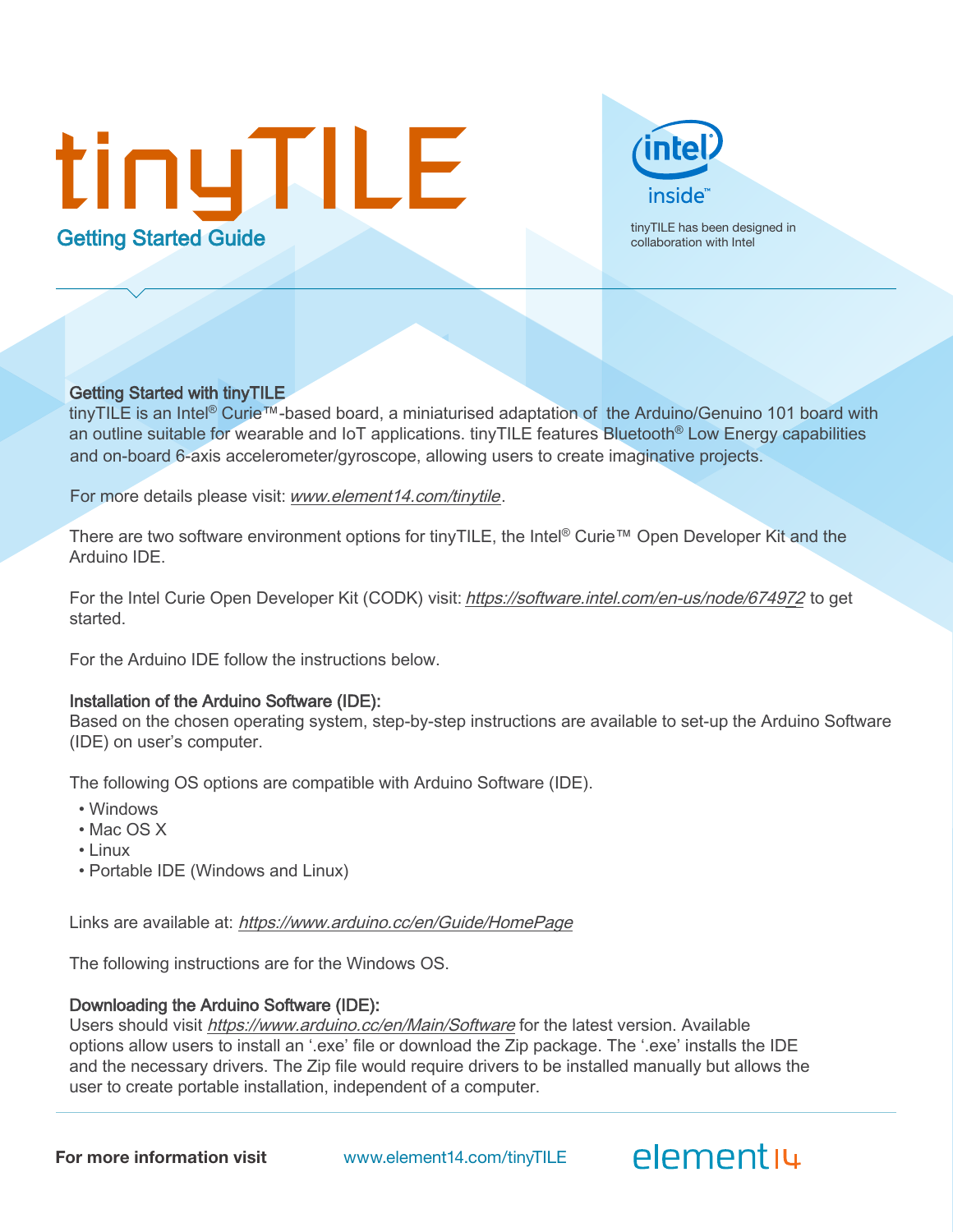



When the download is finished, proceed with the installation, allowing for the driver installation process to run through when warned by the operating system.

Note: if the Arduino IDE is not already installed follow the steps below, otherwise go to Installing Intel Curie boards package section.

Choose the components to install



Choose the installation directory (recommend to keep to the default).



For more information visit www.element14.com/tinyTILE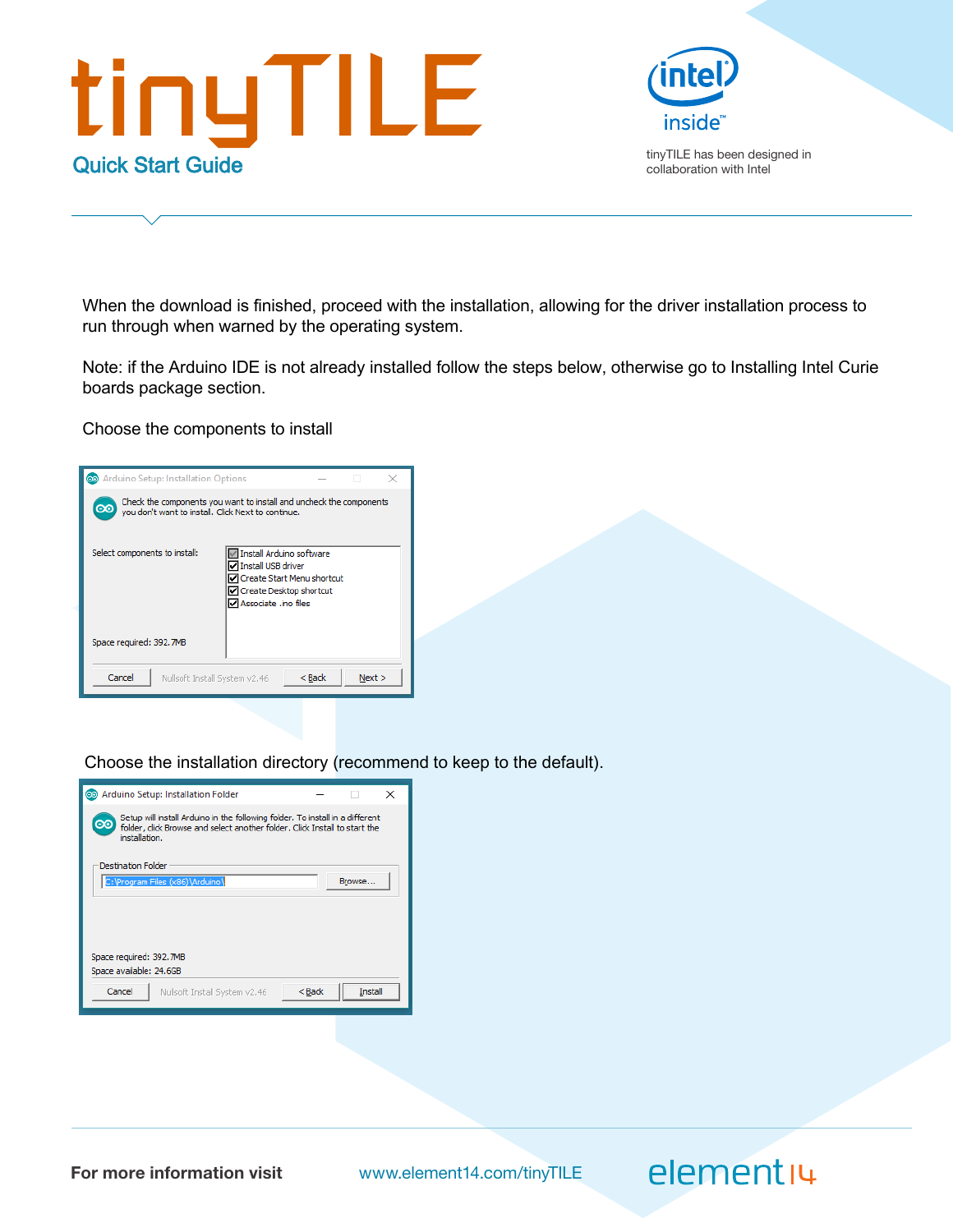



The process will extract and install all the required files to execute Arduino Software (IDE) properly.



#### Installing Intel Curie boards package:

The Arduino Software (IDE) should now be installed on the user's computer. The next step requires the addition of the Intel Curie boards package to the Arduino Software (IDE).

To do this, select Tools menu, then Boards and lastly Boards Manager, as shown below.



For more information visit www.element14.com/tinyTILE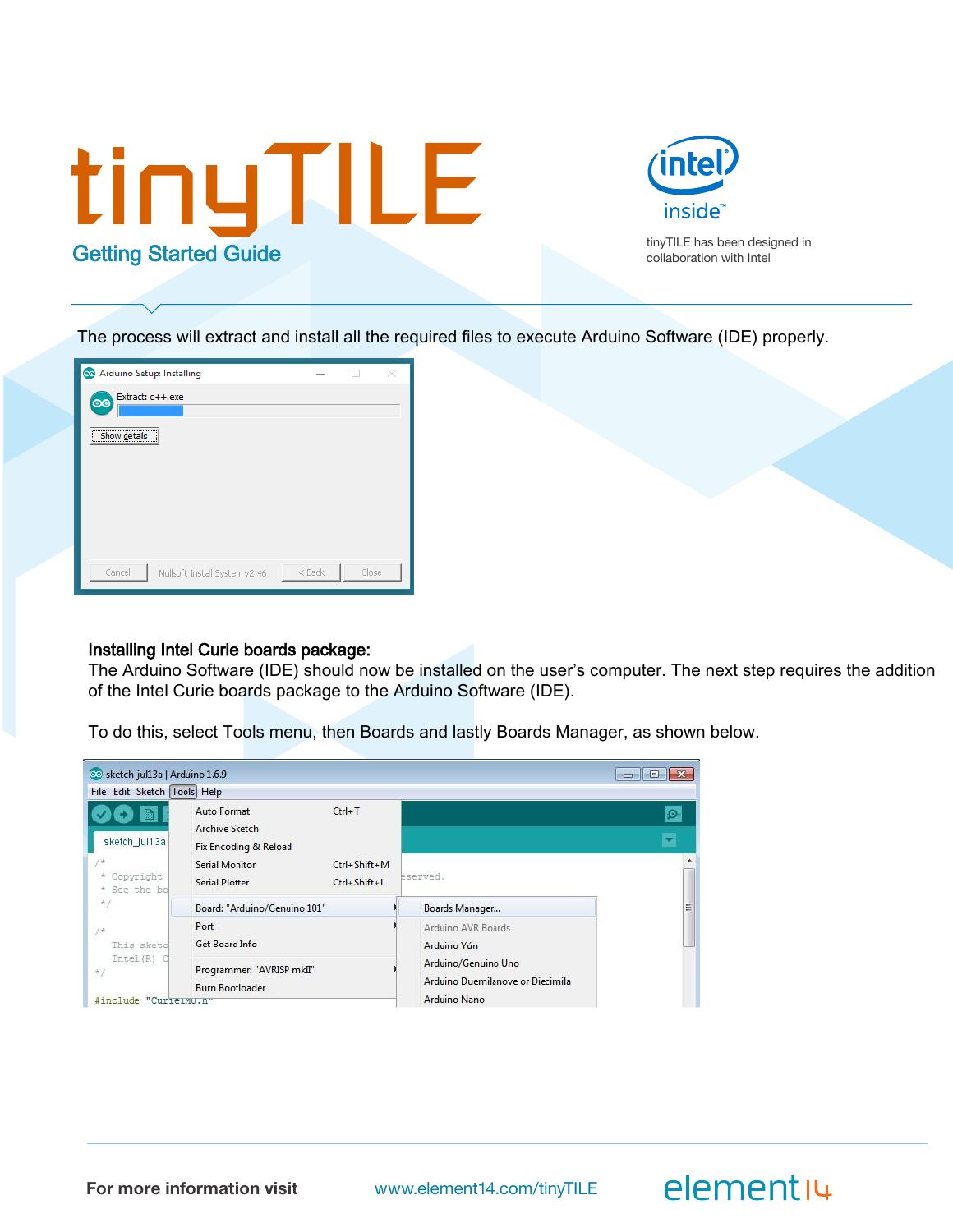



From the Board Manager, scroll and locate Intel Curie Boards by Intel. Select the box and click on the Install button.

| $\mathbf{x}$     |
|------------------|
|                  |
| ۸                |
| E                |
| Update<br>Remove |
| ٠                |
|                  |

| CO Boards Manager                                                                                                                                                 | $-x$ |
|-------------------------------------------------------------------------------------------------------------------------------------------------------------------|------|
| Filter your search<br>Type All<br>$\sim$                                                                                                                          |      |
| Boards included in this package:<br>Galileo.<br>More info                                                                                                         | ▲    |
| Intel i686 Boards by Intel<br>Boards included in this package:<br>Edison.<br>More info                                                                            | Ξ    |
| Intel Curie Boards by Intel version 1.0.5 INSTALLED<br>Boards included in this package:<br>Arduino/Genuino 101.<br>More info<br>Installing                        |      |
|                                                                                                                                                                   |      |
| Atmel AVR Xplained-minis by Atmel University France<br>Boards included in this package:<br>atmega168pb-xmini, atmega328pb-xmini, atmega328p-xmini.<br>Online help |      |
| Downloading tools (1/2). Downloaded 2,998kb of 9,418kb.<br>Cancel                                                                                                 |      |

For more information visit www.element14.com/tinyTILE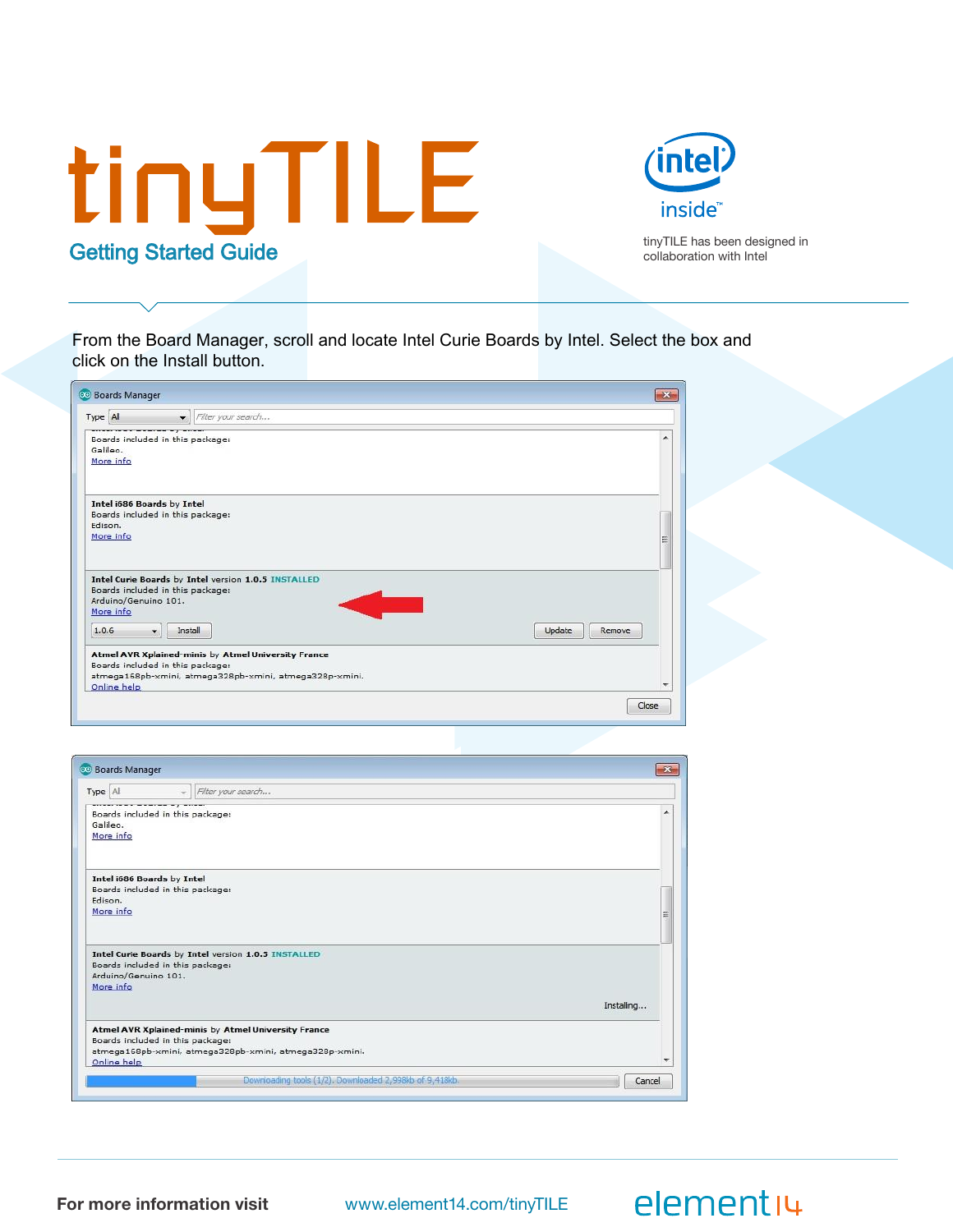



After installation of the package, the new platform (Arduino/Genuino 101) will be listed under the Boards menu as shown below.

| oo sketch_jul13a   Arduino 1.6.9                                                                                                                                                                  |                                                                                                                                                                                                                                          |                                                                                                                                                                                                                                                                                                                                                    | o le<br>$-22$                                            |
|---------------------------------------------------------------------------------------------------------------------------------------------------------------------------------------------------|------------------------------------------------------------------------------------------------------------------------------------------------------------------------------------------------------------------------------------------|----------------------------------------------------------------------------------------------------------------------------------------------------------------------------------------------------------------------------------------------------------------------------------------------------------------------------------------------------|----------------------------------------------------------|
| File Edit Sketch Tools Help                                                                                                                                                                       |                                                                                                                                                                                                                                          |                                                                                                                                                                                                                                                                                                                                                    |                                                          |
| sketch_jul13a                                                                                                                                                                                     | Auto Format<br>$Ctrl+T$<br>Archive Sketch<br>Fix Encoding & Reload                                                                                                                                                                       |                                                                                                                                                                                                                                                                                                                                                    | O.                                                       |
| Copyright<br>* See the bo                                                                                                                                                                         | Serial Monitor<br>Ctrl+Shift+M<br><b>Serial Plotter</b><br>Ctrl+Shift+L                                                                                                                                                                  | eserved.                                                                                                                                                                                                                                                                                                                                           |                                                          |
| ×J                                                                                                                                                                                                | Board: "Arduino/Genuino 101"                                                                                                                                                                                                             | Boards Manager                                                                                                                                                                                                                                                                                                                                     |                                                          |
| $1*$<br>This sketc<br>Intel (R) C<br>$*1$                                                                                                                                                         | Port<br>Get Board Info<br>Programmer: "AVRISP mkII"<br><b>Burn Bootloader</b>                                                                                                                                                            | Arduino AVR Boards<br>Arduino Yún<br>Arduino/Genuino Uno<br>Arduino Duemilanove or Diecimila                                                                                                                                                                                                                                                       | Ë                                                        |
| #include "CurielMU.n<br>$void setup()$ {<br>while (!Serial);<br>// initialize device<br>CurieIMU.begin();<br>}<br>$void loop()$ {<br>int axRaw, ayRaw, azRaw;<br>float ax, ay, az;<br>Done Saving | Serial.begin(9600); // initialize Serial communicat;<br>// wait for the serial port to<br>Serial.println("Initializing IMU device");<br>// Set the accelerometer range to 2G<br>CurieIMU.setAccelerometerRange(2);<br>// raw acceleromet | Arduino Nano<br>Arduino/Genuino Mega or Mega 2560<br>Arduino Mega ADK<br>Arduino Leonardo<br>Arduino/Genuino Micro<br>Arduino Esplora<br>Arduino Mini<br>Arduino Ethernet<br>Arduino Fio<br>Arduino BT<br>LilyPad Arduino USB<br>LilyPad Arduino<br>Arduino Pro or Pro Mini<br>Arduino NG or older<br>Arduino Robot Control<br>Arduino Robot Motor |                                                          |
|                                                                                                                                                                                                   |                                                                                                                                                                                                                                          | Arduino Gemma<br>Intel Curie (32-bit) Boards<br>Arduino/Genuino 101<br>۰                                                                                                                                                                                                                                                                           | $\equiv$                                                 |
| 22                                                                                                                                                                                                |                                                                                                                                                                                                                                          |                                                                                                                                                                                                                                                                                                                                                    | $\overline{\phantom{a}}$<br>Arduino/Genuino 101 on COM41 |

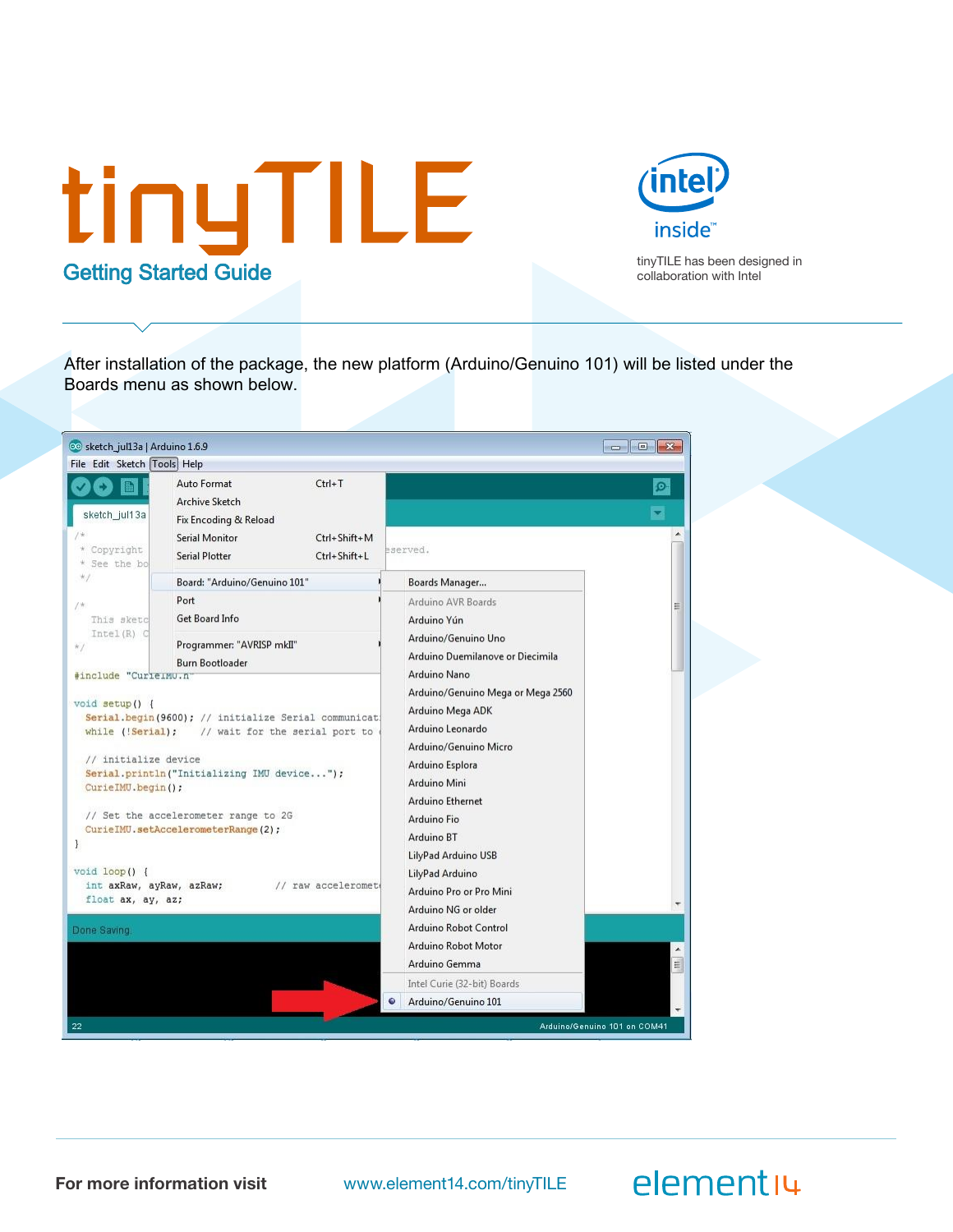



elementiu

tinyTILE can now be connected to the computer.

At the first time of connecting, the computer may go through the new hardware installation process and load appropriate drivers.

Check Windows Device Manager to ensure the board is detected.

| Device Manager                                     |  |
|----------------------------------------------------|--|
| Action View<br>Help<br>File                        |  |
| $\vert \mathbf{z} \vert$<br>國<br>同<br>同            |  |
| GBRLT-R88M3G8                                      |  |
| <b>Batteries</b>                                   |  |
| <b>&amp;</b> Biometric Devices                     |  |
| Computer                                           |  |
| Disk drives<br>$\Box$                              |  |
| Display adapters                                   |  |
| DVD/CD-ROM drives                                  |  |
| ▷ ↓ ↓ Human Interface Devices                      |  |
| <b>DE ATA/ATAPI controllers</b>                    |  |
| <b>D</b> · <b>W</b> IEEE 1394 Bus host controllers |  |
| <b>Managing devices</b>                            |  |
| Jungo Connectivity                                 |  |
|                                                    |  |
| M Mice and other pointing devices                  |  |
| Modems                                             |  |
| Monitors                                           |  |
| Network adapters                                   |  |
| 4 Ports (COM & LPT)                                |  |
| Arduino 101 Serial Monitor (COM42)                 |  |
| Communications Port (COM28)                        |  |
| Processors                                         |  |
| SD host adapters                                   |  |
| Security Devices                                   |  |
| Sound, video and game controllers                  |  |
| System devices                                     |  |
| Universal Serial Bus controllers                   |  |
|                                                    |  |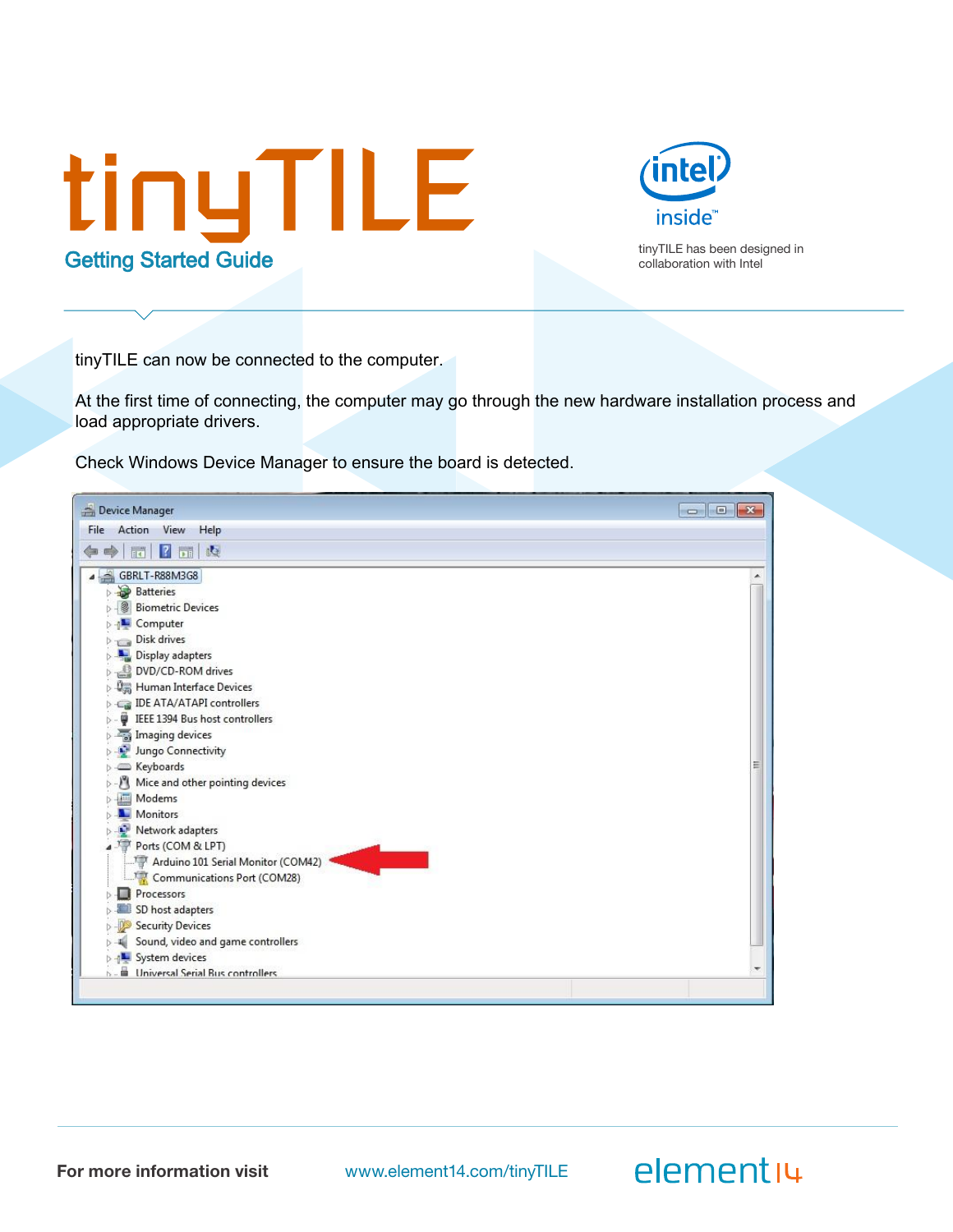



From the menu on the IDE, go to Tools, select the Board as Arduino 101.

Select the appropriate board and then select the COM Port that is labelled with the same name as the board.



Next, select File  $\rightarrow$  Examples  $\rightarrow$  CurieIMU  $\rightarrow$  Accelerometer

| $\circ$ |                             |                                       | sketch_aug30b   Arduino 1.6.9                                                                                             |                                                                                                                   |
|---------|-----------------------------|---------------------------------------|---------------------------------------------------------------------------------------------------------------------------|-------------------------------------------------------------------------------------------------------------------|
|         | File Edit Sketch Tools Help |                                       |                                                                                                                           |                                                                                                                   |
|         | <b>New</b><br>Open          | $Ctrl + N$<br>$Ctrl + O$              |                                                                                                                           |                                                                                                                   |
|         | Open Recent<br>Sketchbook   |                                       | Δ<br><b>Built-in Examples</b>                                                                                             |                                                                                                                   |
|         | Examples                    | $\overline{2}$                        | 01.Basics                                                                                                                 |                                                                                                                   |
|         | Close                       | $Ctrl + W$                            | 02.Digital                                                                                                                |                                                                                                                   |
|         | Save                        | $Ctrl + S$<br>Save As Ctrl+Shift+S    | 03.Analog<br>04.Communication                                                                                             |                                                                                                                   |
|         | Print                       | Page Setup Ctrl+Shift+P<br>$Ctrl + P$ | 05.Control<br>06.Sensors<br>07.Display                                                                                    |                                                                                                                   |
|         | Preferences                 | Ctrl+Comma                            | 08.Strings                                                                                                                | Accelerometer 4                                                                                                   |
|         | <b>Quit</b>                 | $Ctrl + Q$                            | 09.USB<br>10.StarterKit_BasicKit<br>11.ArduinoISP                                                                         | AccelerometerOrientation<br><b>FreeFallDetect</b><br>Gyro                                                         |
|         |                             |                                       | <b>Examples from Libraries</b><br><b>Adafruit NeoPixel</b><br><b>Bridge</b><br><b>CurieBLE</b><br>CurieEEPROM<br>Curiel2S | <b>MotionDetect</b><br><b>RawlmuDataSerial</b><br>ShockDetect<br>StepCount<br><b>TapDetect</b><br>TapDoubleDetect |
|         |                             |                                       | 3<br>CurielMU                                                                                                             | <b>ZeroMotionDetect</b>                                                                                           |
|         |                             |                                       | <b>CurieSoftwareSerial</b><br>CurieTime<br>$C_1$ and a $TC_2$ and a surface $C_1$                                         | Arduino.                                                                                                          |

For more information visit www.element14.com/tinyTILE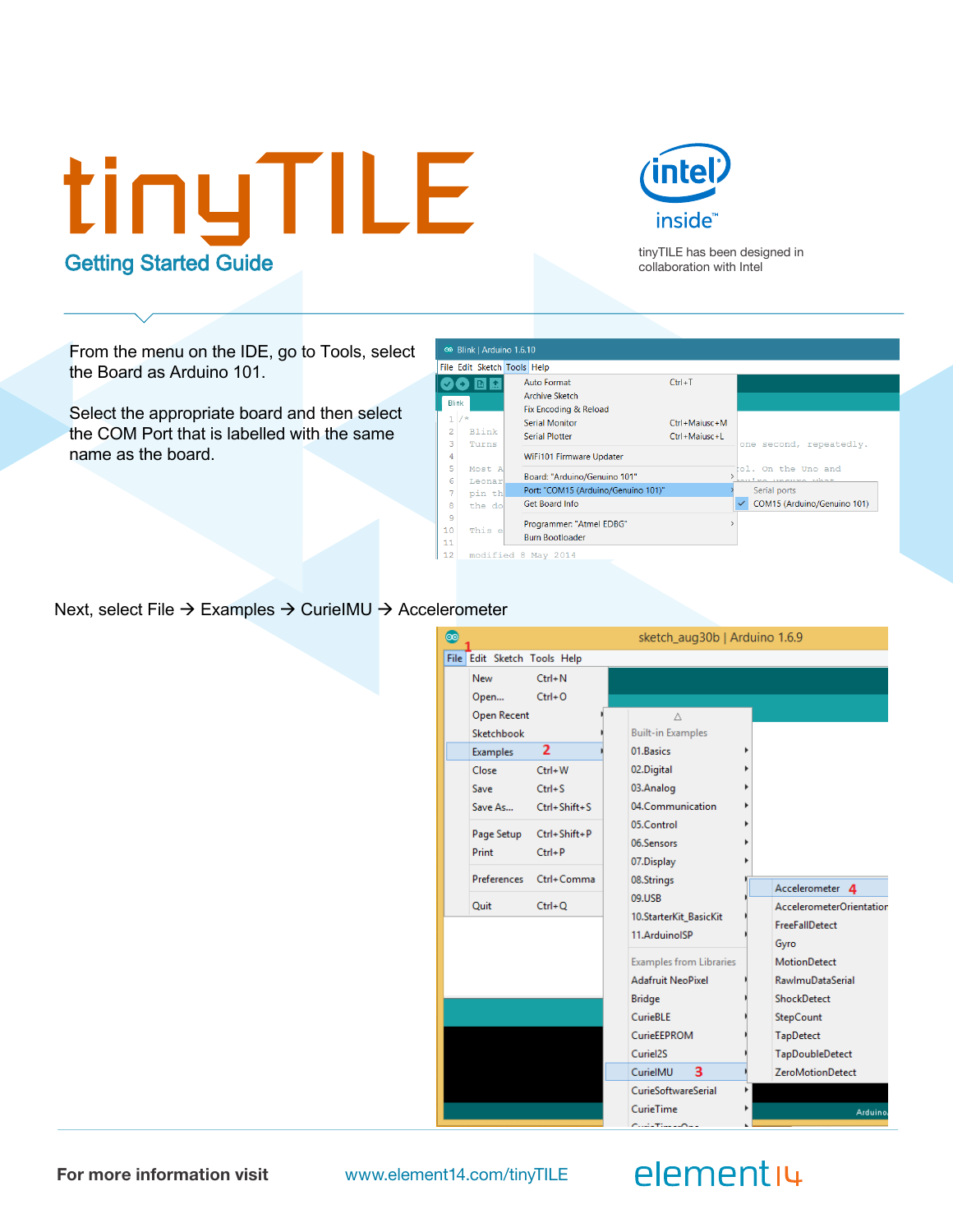



To upload the sketch to the board, click the upload button. This is the icon with arrow next to the tick icon.



For more information visit www.element14.com/tinyTILE